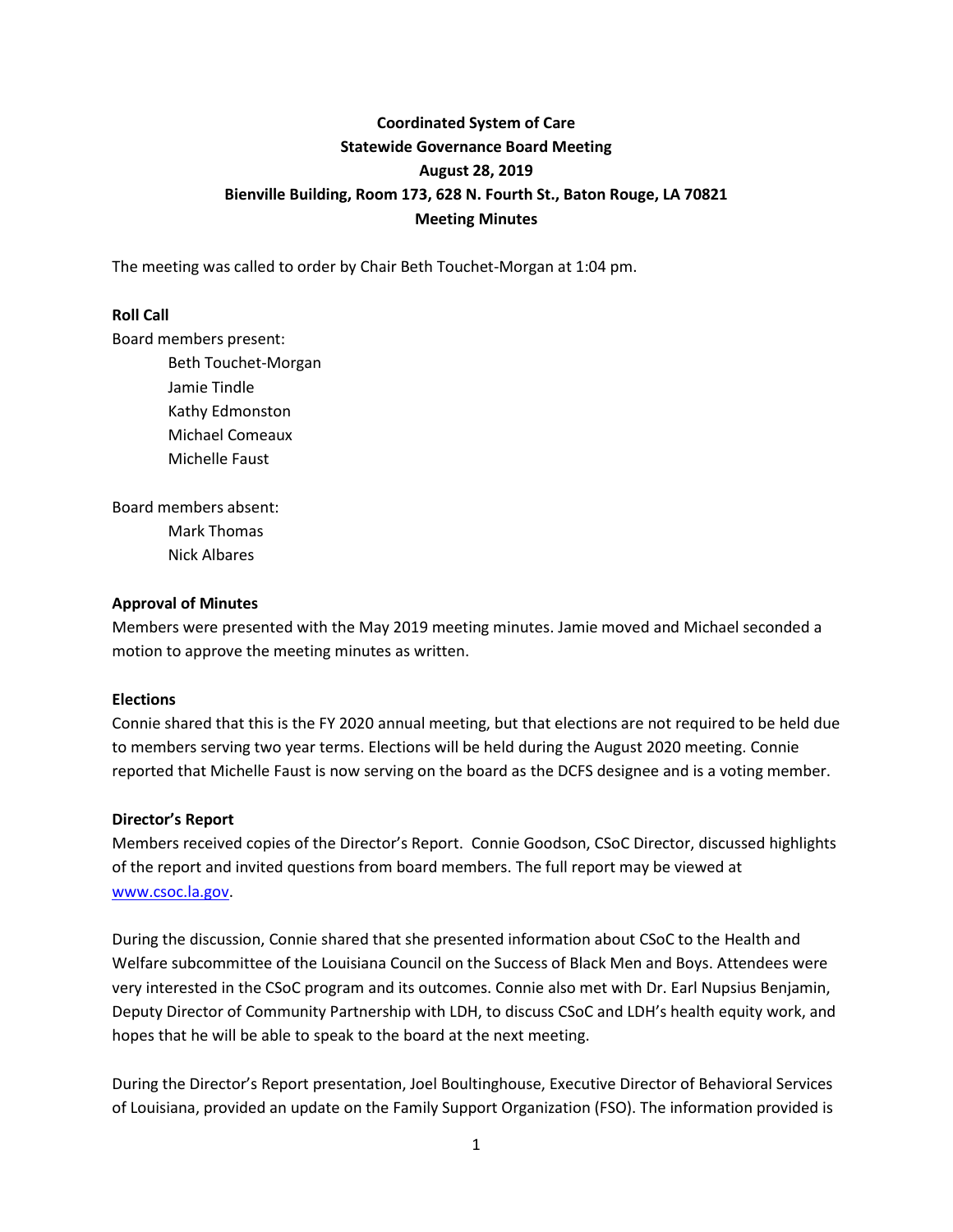included in the Director's Report. In addition to information in the report, Joel also shared that they have added a second supervisor position in some regions, with a goal of ultimately having two in each region. The FSO has also added a second statewide director for the southern region (Regions  $1 - 5$ ) and a statewide operations director to increase supervision and service quality. The FSO has worked with Choices to address declining referrals in some rural areas. BSLA is participating in weekly calls with Magellan. They are also having internal calls every other week with supervisors to review data and share success stories. Connie asked if the FSO might know of families who would be willing to attend a board meeting and share their experiences with CSoC. She explained that the grandmother who participated in wraparound and wanted to share her experiences with the board has since moved to Texas, and is thus unable to attend the meeting. Beth asked if FSO staff ever attend court with families. Joel explained that support specialists typically do not attend court, but will meet with the family prior to and after court as needed. Beth asked if there are legal resources they can offer to families, and Janice explained that they refer families to legal aid resources. Connie added that this is something the Child and Family Team (CFT) should be addressing as a team through the family's plan of care.

Connie shared that regional advisory council meetings have been conducted in several regions in order to gather together people from Magellan, the wraparound agencies, community supports, the FSO, LDH, and other stakeholders. The hope is to build off of these councils in order to regenerate the Statewide Coordinating Council. Jamie asked if youth advisory boards have started. Joel shared that they are hoping there will be a Magellan Youth Leaders Inspiring Future Empowerment (MYLIFE) group started in Region 8 and that the youth advisory board can develop from that. Jamie offered to notify Joel when she and her staff encounter youth across the state who may be interested in participating.

## **Committee Reports**

#### **Finance and Audit Committee**

The Finance and Audit Committee only meets on an 'as needed basis' and did not meet this quarter.

#### **Quality Assurance Committee Report**

Connie noted that Cindy Guitrau was unable to attend the governance board meeting. Connie reported that the Quality Assurance Committee (QAC) met on August 19, 2019 and reviewed the CSoC Data Dashboard. This dashboard includes outcomes data that Connie shared in the Director's Report. She shared that the outcomes data have remained positive and that the QAC continues to be pleased with CSoC outcomes. Michael asked if Magellan would be discussing the Wraparound Fidelity Index (WFI) data during the meeting. Connie shared that Magellan is finishing up the administration of the WFI, and that she will ask Wendy to present the data to the board once it is available.

Connie explained that Magellan and LDH are reviewing data elements that Magellan regularly collects from the WAAs through the WAA data spreadsheet to identify any that are collected elsewhere or not actionable information. Magellan and LDH would like to discontinue collecting the IEP data which is selfreported by families each month and is included in the director's report each quarter. Members will consider this further and make a decision at a later date.